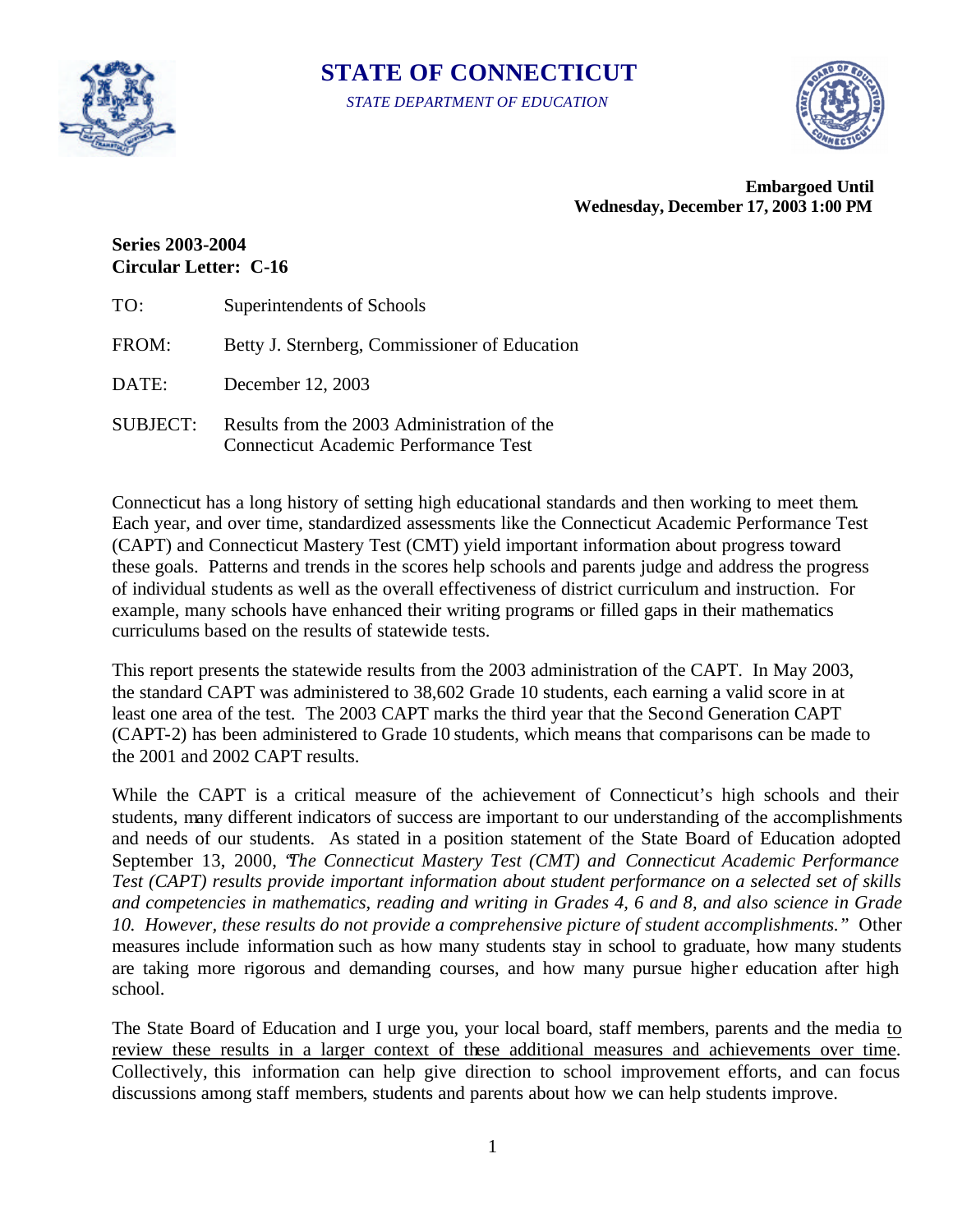## **Highlights of 2003 CAPT Results**

- o The percentages of students reaching the state goal in the four content areas ranged from 43.2 percent in Science to 52.8 percent in Writing Across the Disciplines. The percentage of students reaching the goal increased from 2002 by 1.1 percent in Mathematics, 2.2 percent in Reading Across the Discip lines and 1.8 percent in Writing Across the Disciplines. The percentage achieving goal in Science remained constant.
- o An additional 1,907 students, on average, participated in the standard CAPT in 2003 compared to the average number of students participating in 2002. The average percentage of Grade 10 students participating in the standard CAPT increased from 87.9 percent in 2002 to 89.8 percent in 2003. The rates of participation increased significantly for students enrolled in special education and English language learners, as well as for minority and high-poverty students.
- o Statewide, the gaps in student achievement between minorities and nonminorities have increased somewhat across all four major content areas.
- o The percentage of minority students scoring in the goal range increased in Mathematics, Reading Across the Disciplines and Writing Across the Disciplines.
- o Although the overall participation in the CAPT has improved, especially for special populations, there is still a need to ensure that all students participate in an assessment appropriate to their needs and that students who are absent are provided retesting opportunities. The average state percentage of students absent or without valid scores was 7.5 percent, compared to 9.2 percent in 2002. For students enrolled in special education, it was 15.7 percent, compared to 17.3 percent in 2002; and for English language learners, it was 19.1 percent with out-of-level students included as invalid, compared to 17.1 percent in 2002 when out-of-level students were not included. These rates must continue to be reduced. The state statute mandating that CAPT be one option for local graduation requirements affects the class of 2006, which will be taking the CAPT in spring 2004. The new requirements should result in an increasing number of students participating in CAPT.

#### **I. What was the performance of all Grade 10 students in 2003?**

The CAPT-2 is aligned with Connecticut's curriculum frameworks and provides information about how well students are performing with respect to important skills in the content areas of Reading Across the Disciplines, Writing Across the Disciplines, Mathematics and Science. In each content area, scale scores, which range from 100-400, are calculated. A state goal has been established for each content area; the goal represents a high level of achievement for Grade 10 students. Table 1 presents the percentage of all Grade 10 students who participated in each part of the standard CAPT with or without accommodations. Table 1 also includes the percentage of students scoring within the goal range and the percentage of students scoring at proficient or above. Data is presented for each year of CAPT-2.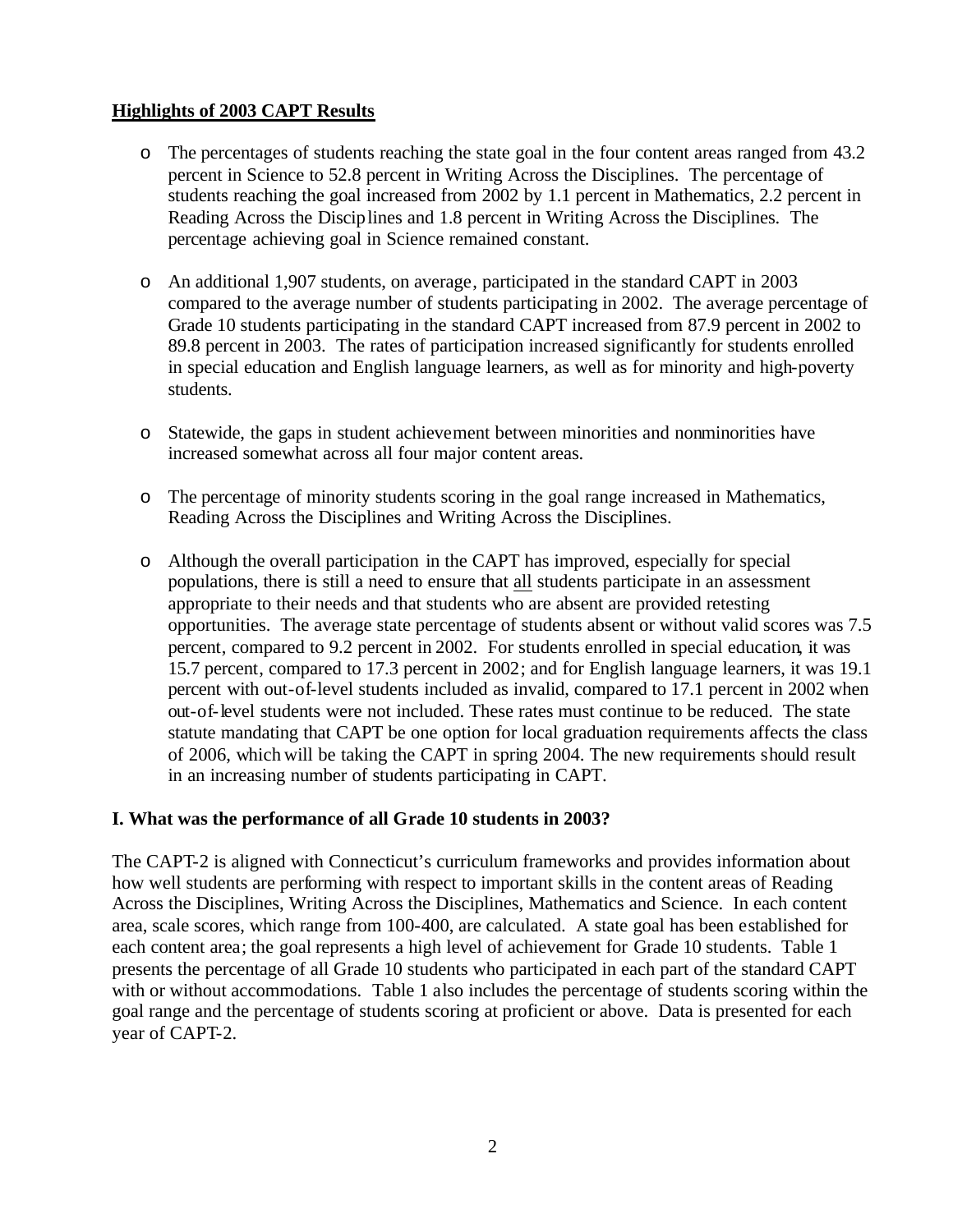| <b>CAPT</b><br><b>Content</b>               | <b>Percent Tested</b> |      |      | <b>Percent Scoring in</b><br>the Goal Range |      |      | <b>Percent Scoring at</b><br><b>Proficient or Above</b> |      |      |
|---------------------------------------------|-----------------------|------|------|---------------------------------------------|------|------|---------------------------------------------------------|------|------|
| Area                                        | 2001                  | 2002 | 2003 | 2001                                        | 2002 | 2003 | 2001                                                    | 2002 | 2003 |
| <b>Mathematics</b>                          | 85.9                  | 87.4 | 89.8 | 44.6                                        | 44.0 | 45.1 | 77.0                                                    | 77.7 | 74.3 |
| Science                                     | 86.0                  | 89.2 | 90.8 | 43.4                                        | 43.2 | 43.2 | 81.5                                                    | 80.8 | 80.7 |
| Reading<br>Across the<br><b>Disciplines</b> | 86.2                  | 88.5 | 89.9 | 42.2                                        | 44.8 | 47.0 | 77.8                                                    | 78.9 | 77.9 |
| Writing<br>Across the<br><b>Disciplines</b> | 84.1                  | 86.7 | 88.8 | 48.7                                        | 51.0 | 52.8 | 81.8                                                    | 79.8 | 81.0 |

**Table 1: Statewide Results by Content Area for 2001, 2002 and 2003\*** 

\*The percentages in this table reflect participation and performance of participants in the standard Grade 10 test only.

#### **Some Major Findings from the 2003 CAPT Administration**

- o Although the percentage of students scoring at the proficient level or above has decreased slightly over time, the percentage tested and those scoring in the goal range have increased in most content areas.
- o There is evidence that the performance differences between males and females in the areas of Mathematics and Science are improving. Female performance has improved in both content areas when compared to last year. For example, in 2002, males outperformed females in the area of Mathematics; 47.2 percent of males scored within the goal range, compared to 41.0 percent of females. In 2003, females reduced that difference to 2.7 percentage points.
- o The percentage of Grade 10 students from ERG I scoring within the goal range on the Writing Across the Disciplines test has increased from 2001, when 22.7 percent of ERG I students scored within the goal range, to 2003, when 24.5 percent scored within the goal range. This improvement occurred while 946 additional students participated in the test.

Another way to gauge the overall progress of students statewide is to examine the percentage of tested students who achieve the statewide goals on all four of the CAPT subtests. This year, 10,258 students (26.6 percent) succeeded in reaching this mark, 1464 more students than in 2002, compared to 11.8 percent in 1995, when the CAPT was first administered. Further, the percentage of students not meeting the goal on any of the tests dropped slightly, from 36.1 percent in 2002 to 35.7 percent in 2003.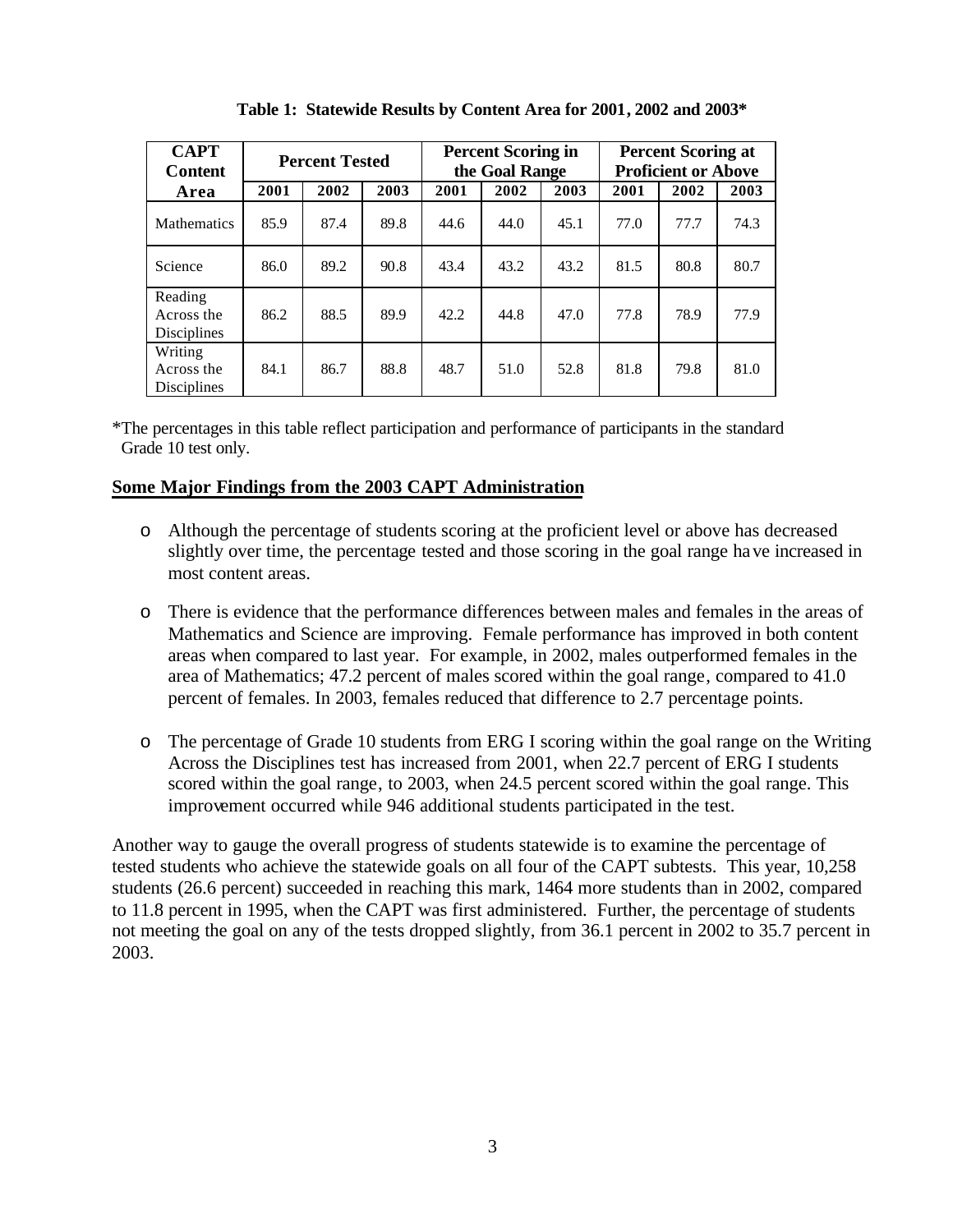| <b>Number of Tests</b> | $2001$ (N=34914) | $2002$ (N=37096) | $2003$ (N=38602) |
|------------------------|------------------|------------------|------------------|
| All Four Tests         | 22.6             | 23.7             | 26.6             |
| Three Tests            | 12.9             | 12.7             | 12 <sup>2</sup>  |
| <b>Two Tests</b>       | 13.4             | 13.7             | l 2.6            |
| One Test               | 13.7             | 13.7             | 12.8             |
| No Tests               | 37.4             | 36.              | 35.7             |

#### **Table 2: Percentage of Students At or Above State Goal**

#### **II. What was the performance of Grade 10 students across ERGs?**

Table 3 presents CAPT results for 2001, 2002 and 2003 by Education Reference Group (ERG). The data show a typical pattern of decreasing performance from ERG A to ERG I. Due to increased state and federal expectations for test participation, it is critical that readers keep in mind the increased participation of students, especially from ERGs H and I, when making comparisons of CAPT results from 2001 to 2002 and 2003.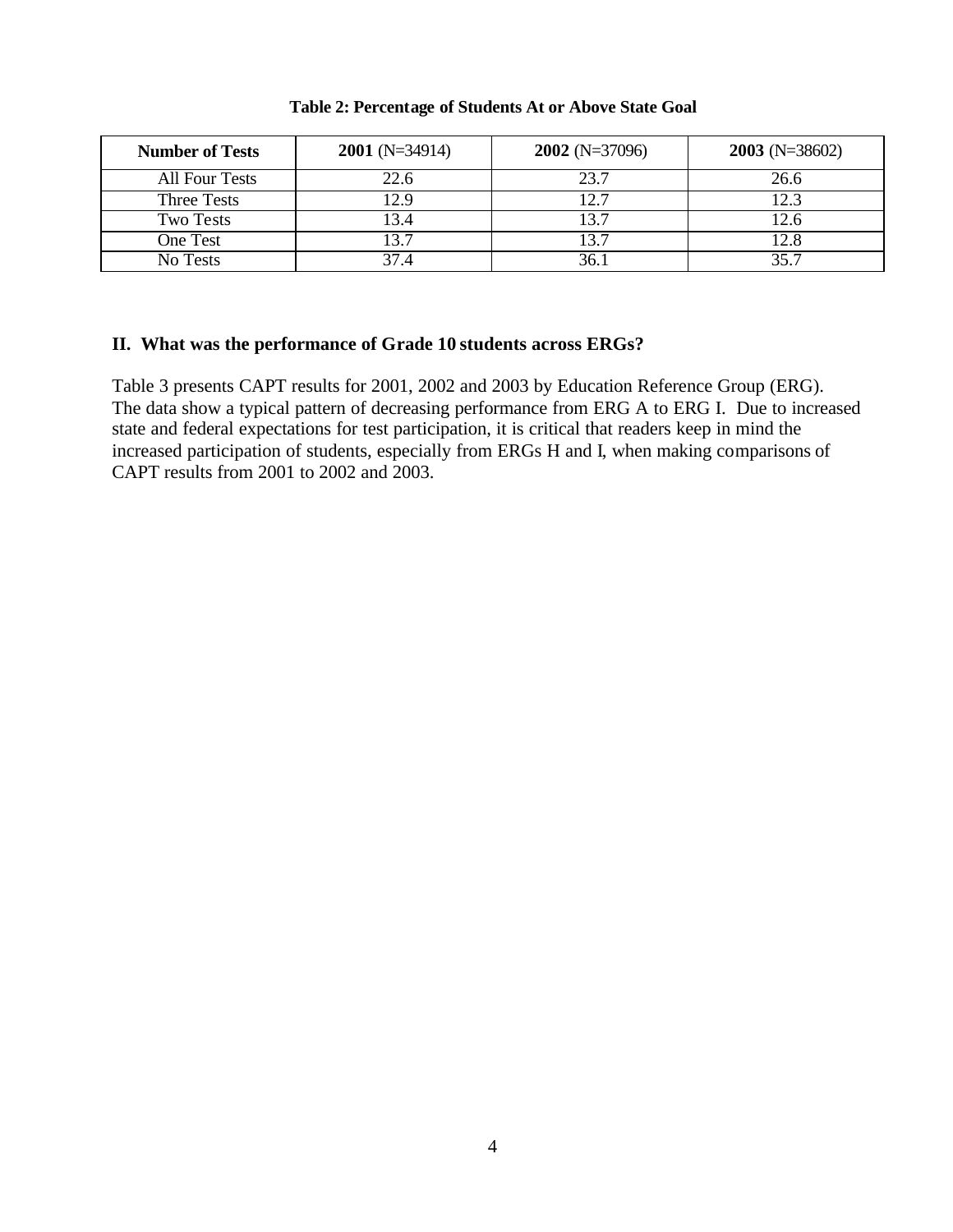|              |      |                                                            | <b>Mathematics</b>                                           |                                                            | <b>Science</b>                                               | <b>Reading Across the</b><br><b>Disciplines</b>            |                                                              | <b>Writing Across the</b><br><b>Disciplines</b>            |                                                              |
|--------------|------|------------------------------------------------------------|--------------------------------------------------------------|------------------------------------------------------------|--------------------------------------------------------------|------------------------------------------------------------|--------------------------------------------------------------|------------------------------------------------------------|--------------------------------------------------------------|
| <b>ERG</b>   | Year | $\frac{0}{0}$<br><b>Scoring</b><br>in the<br>Goal<br>Range | $\frac{0}{0}$<br><b>Scoring</b><br>at Proficient<br>or Above | $\frac{0}{0}$<br><b>Scoring</b><br>in the<br>Goal<br>Range | $\frac{0}{0}$<br><b>Scoring</b><br>at Proficient<br>or Above | $\frac{0}{0}$<br><b>Scoring</b><br>in the<br>Goal<br>Range | $\frac{0}{0}$<br><b>Scoring</b><br>at Proficient<br>or Above | $\frac{0}{0}$<br><b>Scoring</b><br>in the<br>Goal<br>Range | $\frac{0}{0}$<br><b>Scoring</b><br>at Proficient<br>or Above |
|              | 2001 | 74.3                                                       | 94.0                                                         | 73.4                                                       | 96.3                                                         | 75.2                                                       | 97.0                                                         | 79.0                                                       | 96.6                                                         |
| $\mathsf{A}$ | 2002 | 75.4                                                       | 95.3                                                         | 71.2                                                       | 97.0                                                         | 75.0                                                       | 96.5                                                         | 76.5                                                       | 95.8                                                         |
|              | 2003 | 80.5                                                       | 95.3                                                         | 76.9                                                       | 97.3                                                         | 79.9                                                       | 96.7                                                         | 83.8                                                       | 96.7                                                         |
|              | 2001 | 62.8                                                       | 90.9                                                         | 61.4                                                       | 93.8                                                         | 61.6                                                       | 91.2                                                         | 64.5                                                       | 91.9                                                         |
| B            | 2002 | 65.0                                                       | 91.1                                                         | 60.3                                                       | 93.5                                                         | 63.9                                                       | 92.1                                                         | 67.8                                                       | 91.4                                                         |
|              | 2003 | 67.0                                                       | 90.4                                                         | 64.0                                                       | 94.2                                                         | 69.0                                                       | 91.9                                                         | 72.1                                                       | 93.1                                                         |
|              | 2001 | 59.2                                                       | 90.2                                                         | 61.1                                                       | 94.1                                                         | 61.2                                                       | 90.6                                                         | 61.8                                                       | 90.5                                                         |
| $\mathsf{C}$ | 2002 | 60.1                                                       | 91.0                                                         | 62.0                                                       | 94.2                                                         | 60.0                                                       | 90.8                                                         | 63.9                                                       | 89.5                                                         |
|              | 2003 | 62.8                                                       | 89.8                                                         | 61.3                                                       | 93.8                                                         | 61.1                                                       | 89.8                                                         | 64.6                                                       | 89.9                                                         |
|              | 2001 | 53.5                                                       | 85.2                                                         | 50.7                                                       | 89.6                                                         | 48.1                                                       | 86.3                                                         | 57.9                                                       | 89.3                                                         |
| D            | 2002 | 52.3                                                       | 86.9                                                         | 52.3                                                       | 89.5                                                         | 52.5                                                       | 87.8                                                         | 62.0                                                       | 88.8                                                         |
|              | 2003 | 53.5                                                       | 83.5                                                         | 51.4                                                       | 89.3                                                         | 55.4                                                       | 87.0                                                         | 63.5                                                       | 89.0                                                         |
|              | 2001 | 45.7                                                       | 82.9                                                         | 47.4                                                       | 89.9                                                         | 45.3                                                       | 81.6                                                         | 50.4                                                       | 83.6                                                         |
| E            | 2002 | 45.7                                                       | 85.8                                                         | 48.9                                                       | 90.8                                                         | 47.1                                                       | 84.7                                                         | 56.7                                                       | 87.8                                                         |
|              | 2003 | 50.0                                                       | 83.6                                                         | 48.5                                                       | 90.1                                                         | 52.7                                                       | 86.1                                                         | 58.8                                                       | 87.8                                                         |
|              | 2001 | 42.9                                                       | 78.9                                                         | 41.4                                                       | 82.5                                                         | 37.7                                                       | 79.5                                                         | 46.8                                                       | 83.1                                                         |
| F            | 2002 | 41.4                                                       | 80.3                                                         | 41.8                                                       | 82.5                                                         | 42.5                                                       | 79.5                                                         | 52.1                                                       | 82.2                                                         |
|              | 2003 | 41.9                                                       | 75.7                                                         | 41.7                                                       | 83.3                                                         | 44.6                                                       | 79.2                                                         | 51.4                                                       | 82.5                                                         |
|              | 2001 | 37.4                                                       | 78.7                                                         | 37.0                                                       | 83.0                                                         | 32.2                                                       | 75.8                                                         | 41.5                                                       | 80.4                                                         |
| G            | 2002 | 37.6                                                       | 80.2                                                         | 35.7                                                       | 80.3                                                         | 36.9                                                       | 77.2                                                         | 45.0                                                       | 78.3                                                         |
|              | 2003 | 41.0                                                       | 75.7                                                         | 36.4                                                       | 82.5                                                         | 38.2                                                       | 75.8                                                         | 44.9                                                       | 78.5                                                         |
|              | 2001 | 37.1                                                       | 71.9                                                         | 34.8                                                       | 77.1                                                         | 33.5                                                       | 73.6                                                         | 43.5                                                       | 79.1                                                         |
| H            | 2002 | 33.7                                                       | 71.0                                                         | 33.3                                                       | 75.1                                                         | 36.0                                                       | 73.7                                                         | 42.3                                                       | 73.9                                                         |
|              | 2003 | 33.8                                                       | 66.5                                                         | 31.7                                                       | 74.2                                                         | 37.0                                                       | 71.4                                                         | 44.4                                                       | 76.1                                                         |
|              | 2001 | 14.5                                                       | 47.3                                                         | 14.1                                                       | 55.2                                                         | 16.9                                                       | 54.7                                                         | 22.7                                                       | 62.5                                                         |
| I            | 2002 | 13.7                                                       | 47.0                                                         | 14.8                                                       | 52.9                                                         | 19.8                                                       | 56.1                                                         | 24.4                                                       | 57.8                                                         |
|              | 2003 | 13.0                                                       | 41.2                                                         | 12.9                                                       | 51.6                                                         | 19.2                                                       | 51.5                                                         | 24.5                                                       | 57.9                                                         |
|              | 2001 | 13.9                                                       | 49.0                                                         | 13.2                                                       | 55.6                                                         | 7.6                                                        | 42.6                                                         | 11.3                                                       | 53.7                                                         |
| <b>VT</b>    | 2002 | 12.1                                                       | $\overline{51.2}$                                            | 14.1                                                       | 57.6                                                         | 10.1                                                       | 49.8                                                         | 14.3                                                       | 51.8                                                         |
|              | 2003 | 15.2                                                       | 50.8                                                         | 14.2                                                       | 60.6                                                         | 13.3                                                       | 53.9                                                         | 18.5                                                       | 60.2                                                         |
|              | 2001 | 44.6                                                       | 77.0                                                         | 43.4                                                       | 81.5                                                         | 42.2                                                       | 77.8                                                         | 48.7                                                       | 81.8                                                         |
| <b>State</b> | 2002 | 44.0                                                       | 77.7                                                         | 43.2                                                       | 80.8                                                         | 44.8                                                       | 78.9                                                         | 51.0                                                       | 79.8                                                         |
|              | 2003 | 45.1                                                       | 74.3                                                         | 43.2                                                       | 80.7                                                         | 47.0                                                       | 77.9                                                         | 52.8                                                       | 81.0                                                         |

**Table 3: CAPT Results by ERG for 2001, 2002 and 2003**

#### **III. How have participation rates changed?**

More of Connecticut's Grade 10 students participated in the spring 2003 administration of the CAPT than at any time since the exam was first given in 1994. In the last three years, average participation rates across content areas increased from 85.6 percent to 89.8 percent. Increases are due to a number of factors, including increased academic accountability requirements for English language learners and students enrolled in special education brought about by the *No Child Left Behind Act of 2001.* This increased emphasis on inclusion is meant to guarantee equal educational opportunities for all students.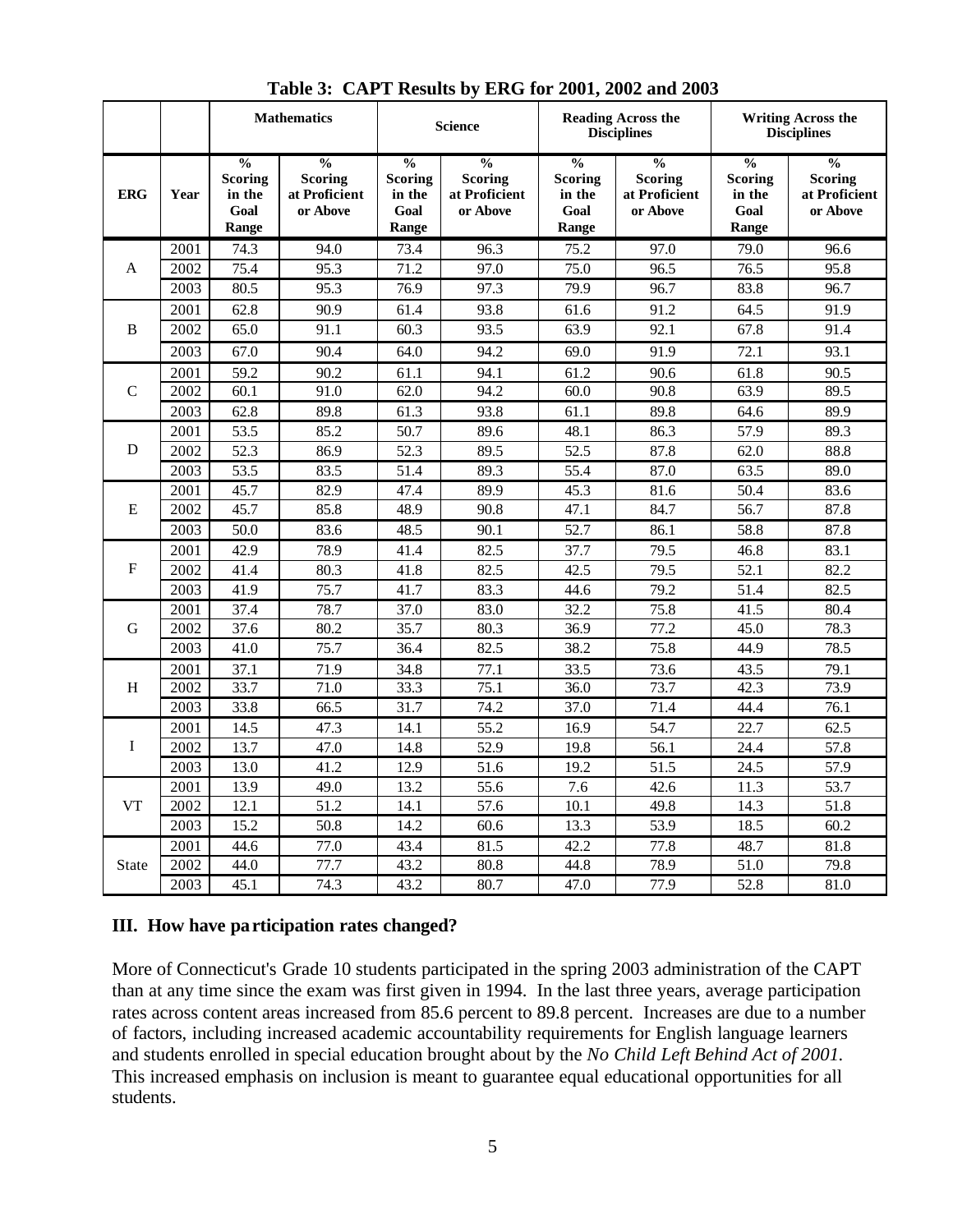Table 4 shows the percentage of all tenth graders in different categories of participation and nonparticipation by ERG for 2003. Given the fact that many more students with special learning needs took the rigorous Grade 10 test in 2003, it is encouraging to see steady results and slight improvements in scores statewide.

To access participation rates for previous administrations of CAPT-2, visit www.captreports.com.

|                                | <b>PARTICIPATION</b><br><b>STATUS</b> | <b>Mathematics</b> | <b>Science</b>   | <b>Reading Across</b><br>the Disciplines | <b>Writing Across</b><br>the Disciplines |
|--------------------------------|---------------------------------------|--------------------|------------------|------------------------------------------|------------------------------------------|
| <b>ERGA</b>                    | Tested**                              | 98.0               | 97.5             | 97.2                                     | 96.7                                     |
|                                | Absent/Exempt                         | 2.0                | 2.5              | 2.8                                      | 3.3                                      |
| <b>ERGB</b>                    | <b>Tested</b>                         | 97.8               | 98.0             | 97.2                                     | 96.8                                     |
|                                | Absent/Exempt                         | 2.2                | 2.0              | $\overline{2.8}$                         | $\overline{3.2}$                         |
| <b>ERG C</b>                   | <b>Tested</b>                         | 98.0               | 98.1             | 98.2                                     | 97.8                                     |
|                                | Absent/Exempt                         | $\overline{2.0}$   | 1.9              | $\overline{1.8}$                         | $\overline{2.2}$                         |
| <b>ERGD</b>                    | <b>Tested</b>                         | 96.5               | 95.9             | 95.9                                     | 94.6                                     |
|                                | Absent/Exempt                         | $\overline{3.5}$   | 4.0              | 4.1                                      | $\overline{5.4}$                         |
| <b>ERGE</b>                    | <b>Tested</b>                         | 97.9               | 97.8             | 97.3                                     | 95.5                                     |
|                                | Absent/Exempt                         | $\overline{2.1}$   | $\overline{2.2}$ | 2.7                                      | $\overline{4.5}$                         |
| <b>ERG F</b>                   | <b>Tested</b>                         | 94.7               | 94.1             | 94.4                                     | 93.3                                     |
|                                | Absent/Exempt                         | $\overline{5.3}$   | $\overline{5.9}$ | $\overline{5.5}$                         | 6.7                                      |
| <b>ERG G</b>                   | <b>Tested</b>                         | 95.4               | 96.4             | 95.3                                     | 94.5                                     |
|                                | Absent/Exempt                         | 4.6                | 3.6              | 4.7                                      | 5.5                                      |
| <b>ERGH</b>                    | <b>Tested</b>                         | 92.9               | 92.0             | 91.7                                     | 90.7                                     |
|                                | Absent/Exempt                         | 7.1                | 8.0              | 8.3                                      | 9.3                                      |
| <b>ERG I</b>                   | <b>Tested</b>                         | 84.3               | 84.8             | 83.8                                     | 81.1                                     |
|                                | Absent/Exempt                         | 15.7               | 15.2             | 16.2                                     | 18.9                                     |
| $\overline{\textbf{V}}$ o-Tech | <b>Tested</b>                         | 98.8               | 98.7             | 98.4                                     | 98.0                                     |
|                                | Absent/Exempt                         | $\overline{1.2}$   | $\overline{1.3}$ | $\overline{1.6}$                         | $\overline{2.0}$                         |
| <b>State</b>                   | <b>Tested</b>                         | 94.5               | 94.3             | 94.0                                     | 92.9                                     |
|                                | Absent/Exempt                         | $\overline{5.5}$   | $\overline{5.7}$ | 6.0                                      | $\overline{7.1}$                         |

**Table 4: 2003 CAPT Participation Status of Grade 10 Students by ERG** 

\*\***Tested** includes students who participated in the standard or out-of-level CAPT, those administered the CAPT Skills Checklist and students who tested but did not earn a valid score.

Federal law, specifically the *No Child Left Behind Act of 2001,* requires that 95 percent of all students participate in a state assessment: standard, out-of-level or CMT/CAPT Skills Checklist. If a district has more than 5 percent of its students absent with no test makeup, it will not meet this requirement. While most school districts have found ways to motivate their students with attendance incentives and test score rewards, some districts continue to struggle with attendance during testing. Encouraging more students to come to school during the testing period and to give the tests their best efforts is a challenge that remains a focus for all.

## **IV. Are the achievement gaps closing?**

More than one-fourth of the 38,602 high school sophomores tested in 2003 reached the state goal on all four content areas tested. This indicates that many students are achieving at exceptionally high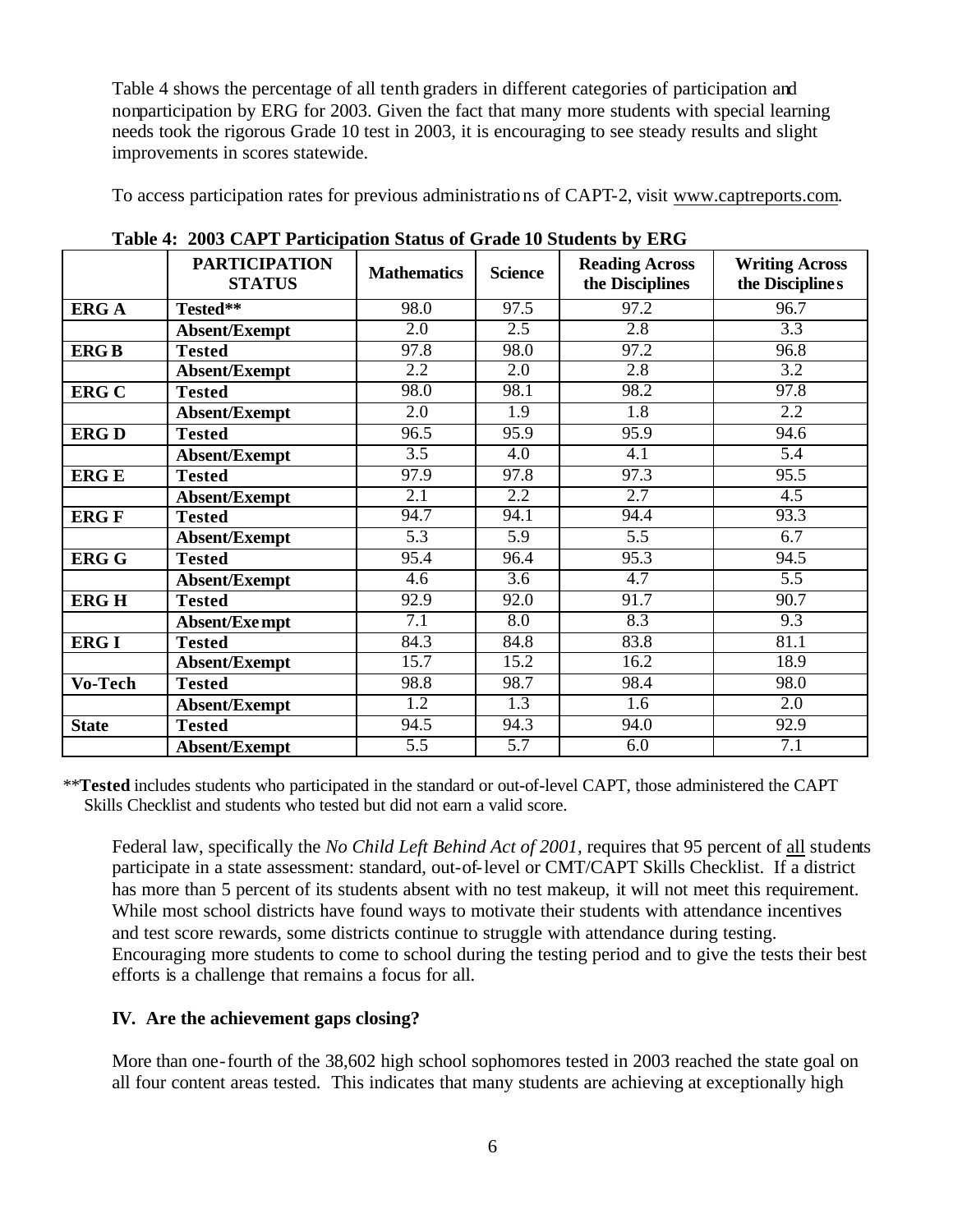levels. However, when this year's CAPT results are analyzed by subgroups such as race/ethnicity, poverty and gender, troubling disparities in achievement are seen to persist. For example:

- o More than 50 percent of white and Asian students scored within the goal range on the Mathematics test, compared with 10.0 percent of black and 13.2 percent of Hispanic tenth graders.
- o In Science, just 12.4 percent of low-income students reached the goal, while 49.8 percent of higher-income students did.
- o The greatest performance difference between females and males appears in the Writing Across the Disciplines results. The percentage of females scoring within the goal range exceeded that of males by 20.8 percentage points.

There have been improvements in the percentage of students from different subgroups scoring at the proficient level and above.

- o Students enrolled in special education have shown a slight improvement in the percentage of students achieving proficiency in Science. In 2002, 49.8 percent of special education students achieved proficiency, compared to 51.2 percent in 2003. This improved performance narrows the achievement gap between special education students and their nondisabled peers by 1.4 percentage points.
- o Black and Hispanic students have narrowed the achievement gap with white students in Writing Across the Disciplines. Black students have reduced the difference in scoring at or above proficient by 4.5 percentage points. Hispanic students have reduced the same gap with white students by 1.4 percentage points.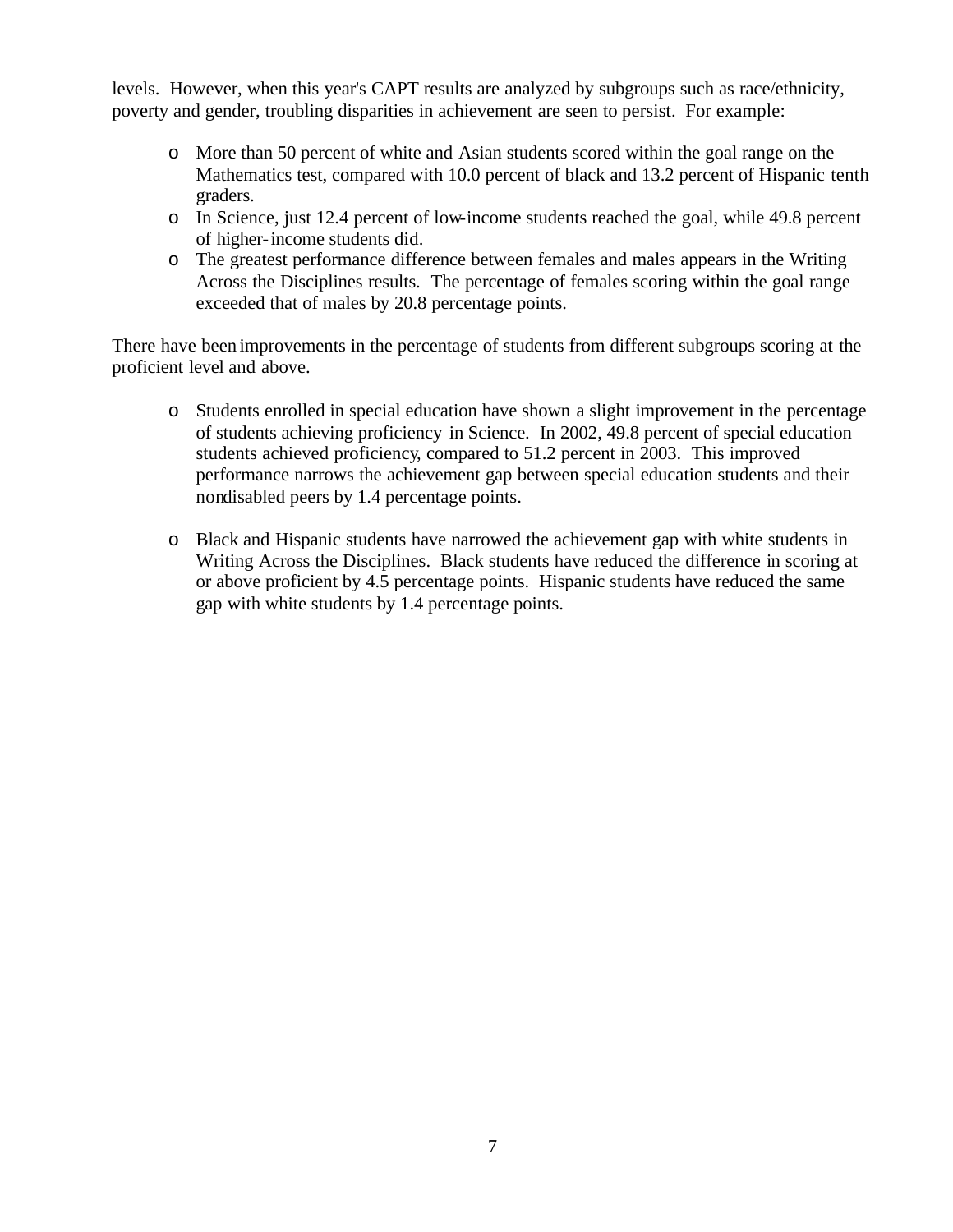o Table 5 provides results and participation rates by race/ethnicity, poverty level, gender and special education and English language learner status for the 2003 test administration.

|                                                   | <b>Mathematics</b>                                             |                                                                                       | <b>Science</b>                                                        |                                                                             | <b>Reading Across the</b><br><b>Disciplines</b>                       |                                                                             | <b>Writing Across the</b><br><b>Disciplines</b>                       |                                                                             |  |  |  |
|---------------------------------------------------|----------------------------------------------------------------|---------------------------------------------------------------------------------------|-----------------------------------------------------------------------|-----------------------------------------------------------------------------|-----------------------------------------------------------------------|-----------------------------------------------------------------------------|-----------------------------------------------------------------------|-----------------------------------------------------------------------------|--|--|--|
|                                                   | $\overline{\frac{0}{0}}$<br>Scoring<br>in the<br>Goal<br>Range | $\frac{0}{0}$<br>of Students<br>Participating<br>in<br><b>Standard</b><br><b>CAPT</b> | $\overline{\frac{0}{0}}$<br><b>Scoring</b><br>in the<br>Goal<br>Range | $\frac{0}{0}$<br>of Students<br>Participating<br>in Standard<br><b>CAPT</b> | $\overline{\frac{0}{0}}$<br><b>Scoring</b><br>in the<br>Goal<br>Range | $\frac{0}{0}$<br>of Students<br>Participating<br>in Standard<br><b>CAPT</b> | $\overline{\frac{0}{0}}$<br><b>Scoring</b><br>in the<br>Goal<br>Range | $\frac{0}{0}$<br>of Students<br>Participating<br>in Standard<br><b>CAPT</b> |  |  |  |
| RACE/ETHNICITY                                    |                                                                |                                                                                       |                                                                       |                                                                             |                                                                       |                                                                             |                                                                       |                                                                             |  |  |  |
| <b>Black</b>                                      | 10.0                                                           | 80.9                                                                                  | 10.2                                                                  | 82.9                                                                        | 16.8                                                                  | 81.4                                                                        | 23.7                                                                  | 79.1                                                                        |  |  |  |
| Hispanic                                          | 13.2                                                           | 77.9                                                                                  | 12.3                                                                  | 80.4                                                                        | 17.8                                                                  | 78.1                                                                        | 23.5                                                                  | 76.7                                                                        |  |  |  |
| White                                             | 54.7                                                           | 93.3                                                                                  | 52.6                                                                  | 93.9                                                                        | 55.6                                                                  | 93.4                                                                        | 61.1                                                                  | 92.6                                                                        |  |  |  |
|                                                   | POVERTY (based on eligibility for free or reduced-price lunch) |                                                                                       |                                                                       |                                                                             |                                                                       |                                                                             |                                                                       |                                                                             |  |  |  |
| Eligible<br>for $F/R$<br>Lunch                    | 13.1                                                           | 78.3                                                                                  | 12.4                                                                  | 81.3                                                                        | 16.8                                                                  | 79.1                                                                        | 22.7                                                                  | 77.9                                                                        |  |  |  |
| <b>Not</b><br>Eligible<br>for $F/R$<br>Lunch      | 51.7                                                           | 92.6                                                                                  | 49.8                                                                  | 93.1                                                                        | 53.3                                                                  | 92.5                                                                        | 59.0                                                                  | 91.5                                                                        |  |  |  |
| <b>GENDER</b>                                     |                                                                |                                                                                       |                                                                       |                                                                             |                                                                       |                                                                             |                                                                       |                                                                             |  |  |  |
| Male                                              | 46.5                                                           | 87.6                                                                                  | 45.2                                                                  | 89.3                                                                        | 39.3                                                                  | 87.7                                                                        | 42.3                                                                  | 86.7                                                                        |  |  |  |
| Female                                            | 43.8                                                           | 92.0                                                                                  | 41.2                                                                  | 92.3                                                                        | 54.6                                                                  | 92.2                                                                        | 63.1                                                                  | 91.1                                                                        |  |  |  |
|                                                   |                                                                | SPECIAL EDUCATION STATUS                                                              |                                                                       |                                                                             |                                                                       |                                                                             |                                                                       |                                                                             |  |  |  |
| Enrolled<br>in Special<br>Education               | 12.9                                                           | 66.4                                                                                  | 13.4                                                                  | 70.4                                                                        | 12.2                                                                  | 67.3                                                                        | 15.6                                                                  | 66.7                                                                        |  |  |  |
| <b>Not</b><br>Enrolled<br>in Special<br>Education | 48.6                                                           | 93.3                                                                                  | 46.5                                                                  | 93.8                                                                        | 50.7                                                                  | 93.3                                                                        | 56.7                                                                  | 92.1                                                                        |  |  |  |
| ENGLISH LANGUAGE LEARNERS (ELL)                   |                                                                |                                                                                       |                                                                       |                                                                             |                                                                       |                                                                             |                                                                       |                                                                             |  |  |  |
| $\operatorname{ELL}$                              | 9.8                                                            | 66.3                                                                                  | 5.3                                                                   | 69.9                                                                        | 5.8                                                                   | 63.9                                                                        | 6.5                                                                   | 65.9                                                                        |  |  |  |
| Not ELL                                           | 45.8                                                           | 90.4                                                                                  | 44.0                                                                  | 91.3                                                                        | 47.8                                                                  | 90.6                                                                        | 53.7                                                                  | 89.4                                                                        |  |  |  |

**Table 5: Percent Scoring in the Goal Range and Participation Rates by Subgroup**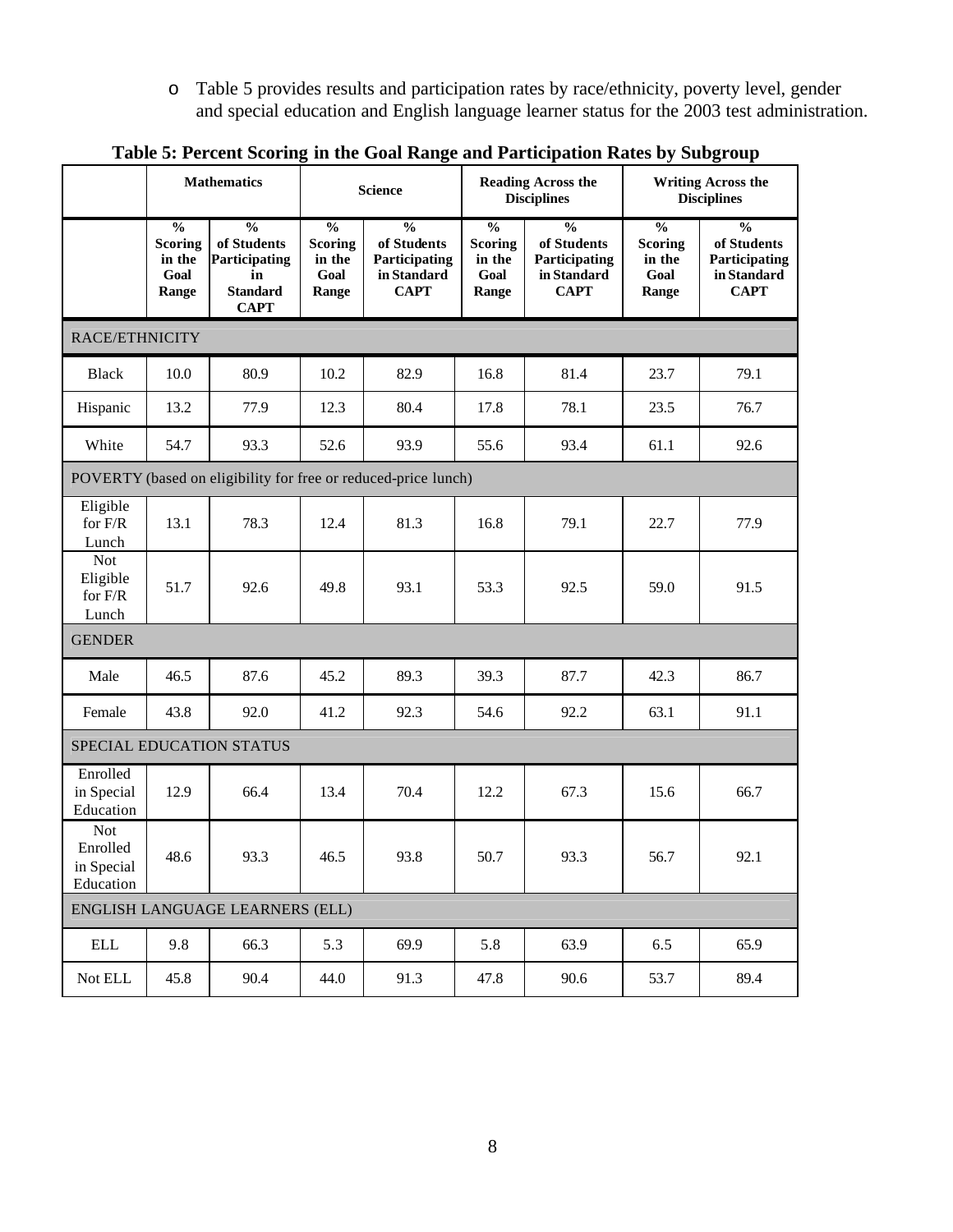## **V. How will CAPT be used in graduation expectations?**

When the Connecticut state legislature established the CAPT, it clearly specified that it should not be used as the sole criterion for graduation. While that condition still remains, **new legislation (PA 01-166) passed in the summer of 2001 does give CAPT a role in students' graduation from high school.** 

As of September 1, 2002, each local board of education specified the basic skills necessary for graduation beginning with the class of 2006. This state requirement also includes a process to assess the competency levels of students in such skills. The results of Grade 10 CAPT must be included as one of multiple options to assess competency in the basic skills each district requires for graduation. The CAPT cannot be the sole graduation criterion, however.

## **About the Test**

The CAPT is a comprehensive, cumulative assessment of students' abilities to apply the knowledge and skills they have learned over their years in school. The state goal for each test represents a demanding level of achievement reasonable to expect of students in the spring of the Grade 10. First given in 1994, the CAPT differs from traditional multiple-choice formats that require students to memorize and recall information. To be successful on the CAPT, students must use the knowledge and skills they have learned over many years to solve problems, acquire and analyze information, draw conclusions and communicate effectively in writing. Each year, committees of Connecticut educators participate in the development of the four tests that comprise the CAPT.

- o The **Mathematics** test requires students to answer open-ended and grid-in questions that require the application of important mathematics concepts and skills in four major areas: Number & Quantity; Geometry & Measurement; Statistics, Probability & Discrete Mathematics; and Algebra & Functions.
- o The **Science** test requires students to answer multiple-choice and short-essay questions to describe or explain important concepts in Life, Physical and Earth Science. Students also demonstrate their ability to collect and analyze data by designing and conducting a laboratory experiment.
- o The **Reading Across the Disciplines** test consists of two sections: (1) Response to Literature, in which students read a short story and respond in writing to four open-ended questions asking for interpretation and evaluation of the story, and (2) Reading for Information, in which students read nonfiction articles and respond to multiple-choice and open-ended questions asking for interpretation and analysis of the articles.
- o The **Writing Across the Disciplines** test consists of (1) two Interdisciplinary Writing tests in which students read nonfiction articles about a controversial issue and write a persuasive letter in which they take and defend a position, and (2) an Editing & Revising test in which students read passages of student writing and answer multiple-choice questions focusing on errors in organization, word choice, syntax, capitalization, punctuation, usage and spelling.